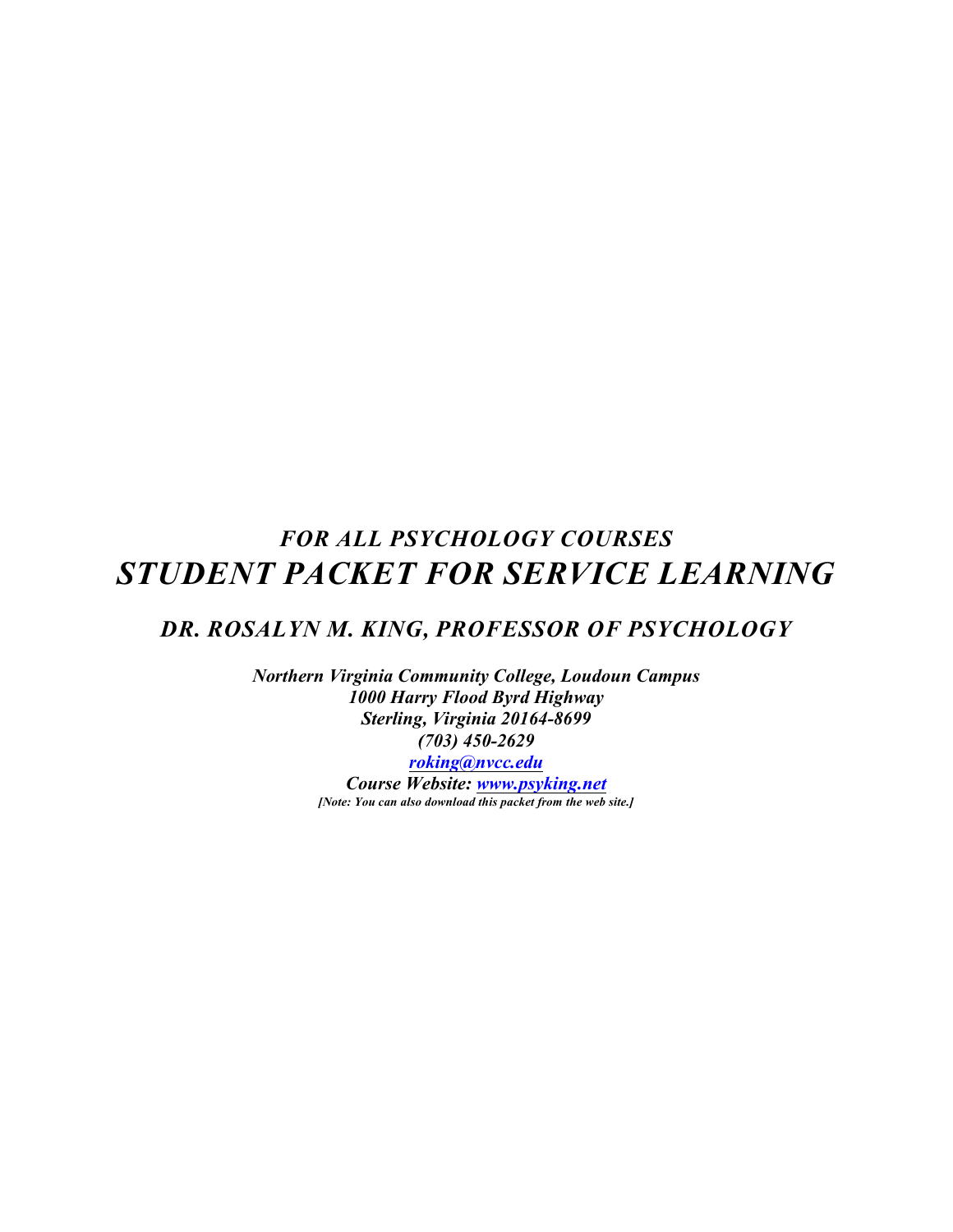# *GUIDELINES FOR SERVICE LEARNING*

## **Definition and Goals of Service Learning**

*Service Learning is an educational tool that take students from the classroom into community settings to apply concepts learned in the classroom while providing community service. This is a reciprocal learning experience where you also learn from being in the community organization as well. Service Learning benefits both the student and community recipients, and each should learn from the other.*

*The theory underlying Service Learning is that we learn most effectively from doing – from being an active participant in the learning process and then critically reflecting on what we have done and learned. It involves active learning – drawing lessons from the experience of performing service work.* 

*Your service experience also is an opportunity for you to learn about the context in which the service is provided and the connection between the service and your academic course work and your professional growth and development.*

*Service Learning will provide you with the opportunity to:*

- *• Learn social responsibility and citizenship skills.*
- *• Develop an ethic of service.*
- *• Develop civic awareness.*
- *• Apply concepts learned in the classroom.*
- *• Acquire program development skills.*
- *• Develop personality.*
- *• Gain academically.*
- *• Give something back to the community.*
- *• Experience first-hand a potential major field of study.*
- *• Establish contacts and possible future employment.*
- *• Gain experience which is a prerequisite for many jobs.*

## **Components of Effective Service-Learning**

*There are three basic components of effective service-learning:*

- *1. Sufficient preparation, which includes setting objectives for the skills to be learned or issues to be considered; and includes planning projects so they contribute to learning at the same time that work gets done.*
- *2. The act of performing the actual service.*
- *3. An analysis of the experience and the lessons learned, along with the sharing of the experience with others as a way to reflect on the experience and its implications. This is a way to identify and absorb what has been learned.*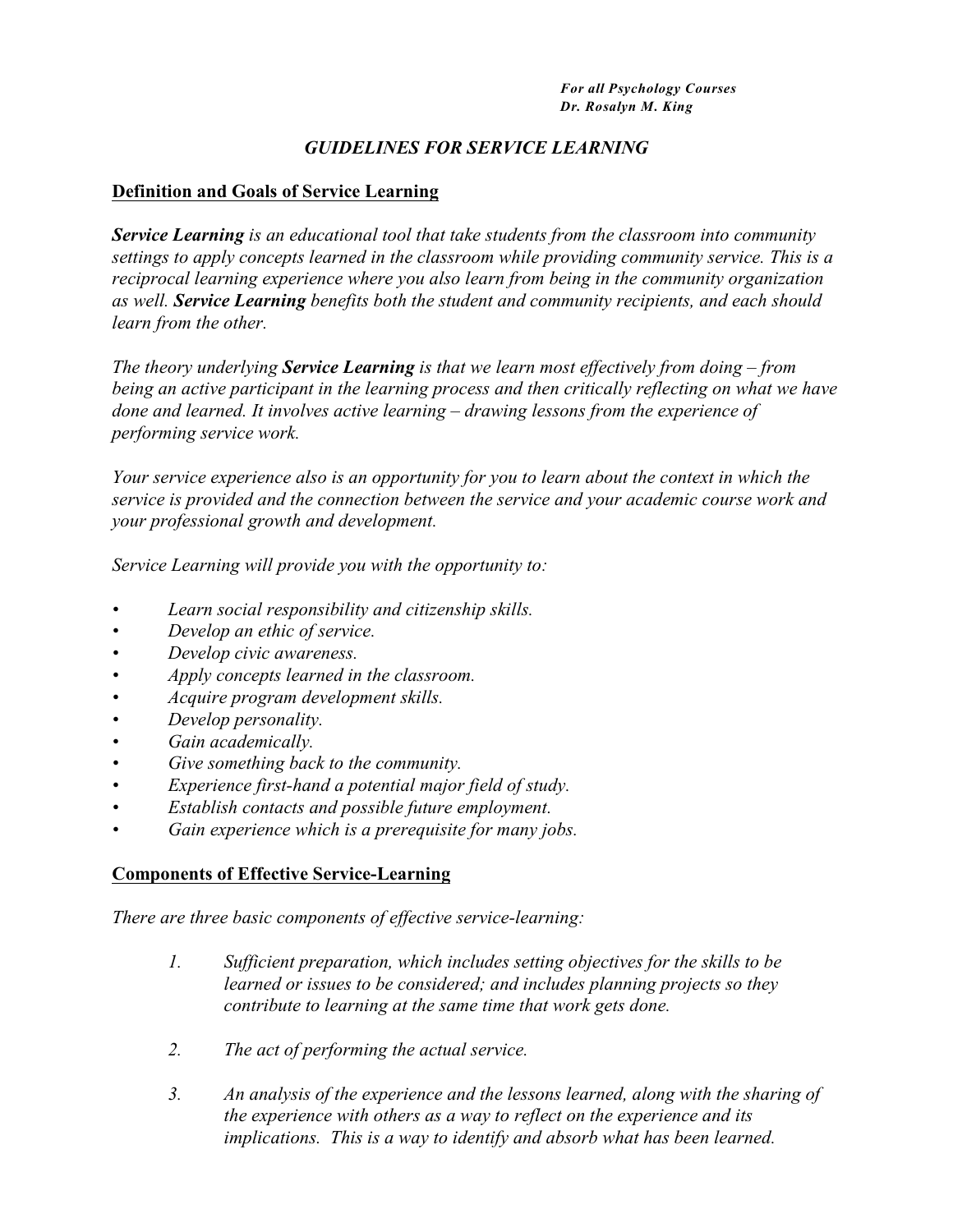# Page 2) *Guidelines for Service Learning*

*Thinking about the service also creates a greater understanding of the experience and the way service addresses the needs of the community. It also promotes a concern about community issues and a commitment to be involved as an active citizen.*

# **Outcomes of Service Learning**

*Service Learning then is a connection of theory and practice that puts concepts into concrete form and provides a context for understanding abstract matter. This provides an opportunity to test and refine theories as well as introduce new theories.*

*Service Learning also uses knowledge with a historical understanding or appreciation of social, economic and environmental implications as well as moral and ethical ramifications of people's actions. This involves a strong use of communication, interpersonal and technical skills.*

*Service Learning also involves collecting and evaluating data, relating seemingly unrelated matters and ideas; and investigating a self-directed learning which includes inquiry, logical thinking and a relation of ideas and experience. A transference of learning from one context to another will allow for the opportunity to reflect, conceptualize and apply experience-based knowledge.*

# **Reflection: The Most Critical Aspect of Service Learning**

*Critical reflection is an important part of your service learning and is what distinguishes service learning from other forms of experiential education. The real learning occurs in your reflections.*

*Reflection is a continuous and deliberate process involving analysis, synthesis and disciplined introspective thinking. Reflection is a mirror in which you not only see yourself, but the things that surround you.*

*Reflection helps you make consistent and strong connections about the community service experience, and the theories and concepts you have learned in class through course materials, readings, lectures, and discussions.* 

*Reflection should include your attempt to think about how the Service Learning experience was beneficial to you and others. Furthermore, in your reflecting, you should think about how the experience helped you understand your role and responsibility to your community, nation, and world.*

## *Reflective tools include:*

- *• Keeping a Journal*
- *• Discussion or Case Studies*
- *• Portfolios Paper or Digital*
- *• Development of Web Sites*
- *• Photographic Essays or Journals*
- *• Symposiums*
- *• In-Class Presentations*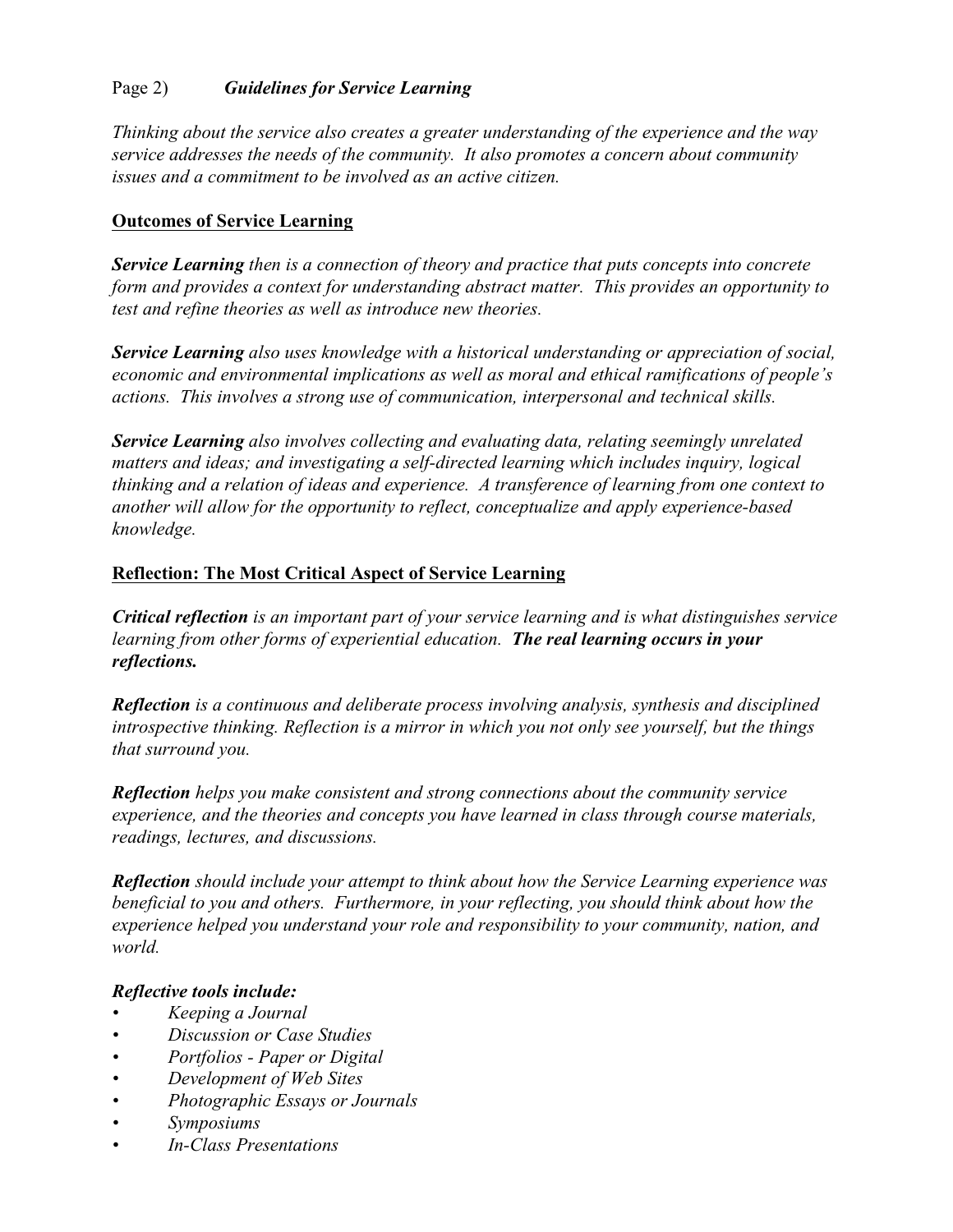# Page 3) *Guidelines for Service Learning*

*Your reflective narrative is a major component of your grade. The guiding questions listed below are designed to help you with your thinking and presentation.*

# **Guiding Questions for Service Experience**

*Listed below are the specific questions that should guide your thinking, planning, development, and the outcomes of your service experience. Answers to these questions should be included in your written report:*

# **Preparation for Identifying a SL Site**

- *• If you plan to do Service Learning, you are required to purchase and read the book Building Bridges: The Allyn & Bacon Student Guide to Service Learning by Doris M. Hamner, (2002). You can find this publication in the Campus Bookstore.*
- *• You are encouraged to identify and contact sites early. You must have chosen your site no later than October 31<sup>st</sup> in the Fall Semester and February 28<sup>th</sup> in the Spring Semester.*
- *• Decide on whether you want to do Service Learning independently or work with a group or team.*
- *• In planning your Service Learning experience, you should attempt to identify human service needs that are not being adequately met by an existing institution or organization. (Contact the Loudoun County Office of Volunteer Services or Volunteer Fairfax for assistance, if needed. See course syllabus.)*
- *• In planning your Service Learning experience, you can also identify human service needs that are not being adequately met that educate and inform the public, through public campaigns, web sites, information sessions and more.*
- *• What are the criteria for selection of your site?*
- *• How is this site specifically related to the field of psychology?*
- *• What skills would you like to develop from this experience?*
- *• How will you negotiate entry to your selected site (e.g., initial phone contact, in person appointment, etc.)?*
- *• What will you include in your letter of introduction?*
- *• Once the selected SL organization has granted permission, will you develop a statement of agreement to present to the administrator or designated point of contact?*
- *• When you are given permission to implement a special program or project, will you present a written proposal, plan of action, or overview?*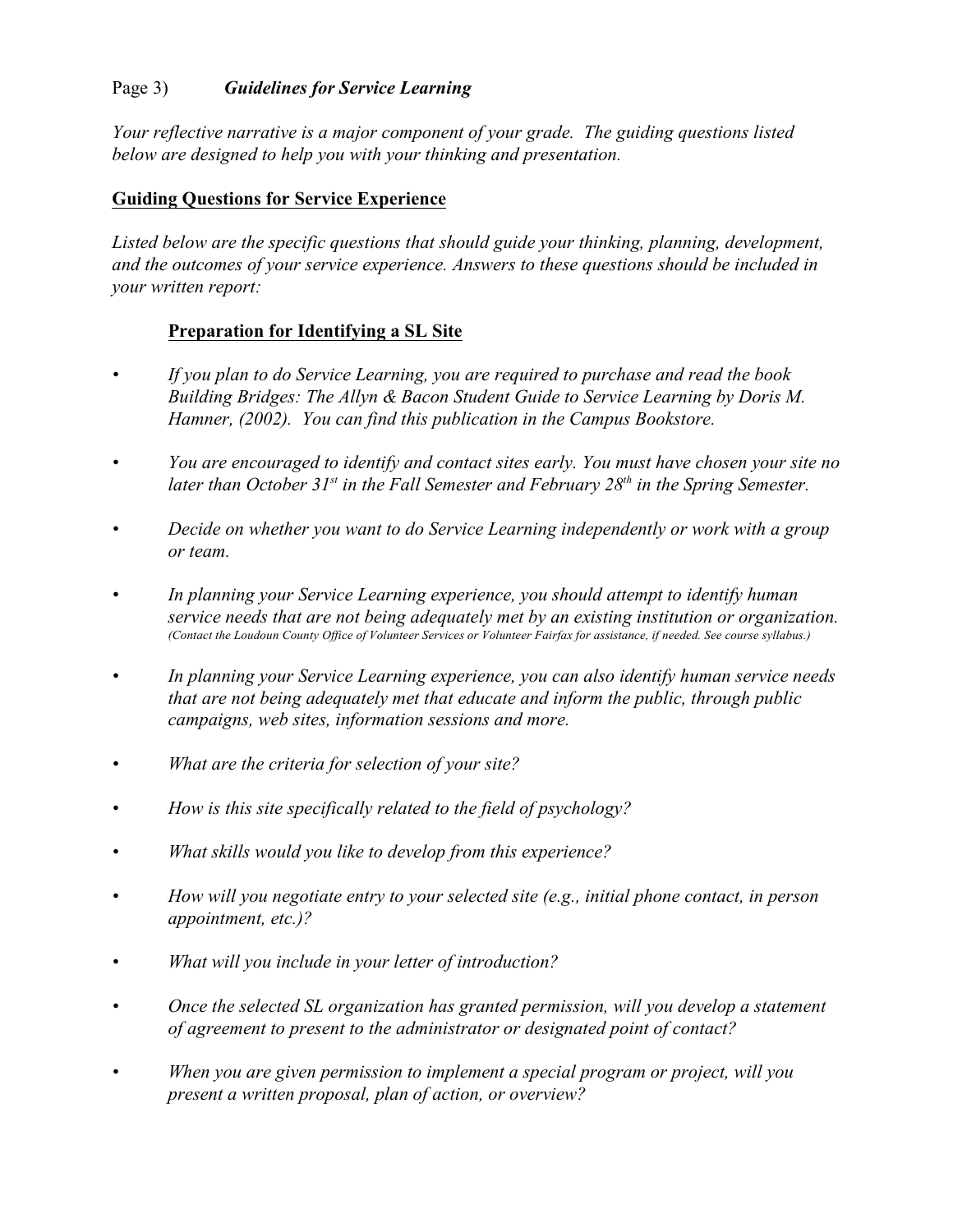# Page 4) *Guidelines for Service Learning*

# **While Performing the Service**

- *• What is your major study question(s)?*
- *• What specific theories and concepts from the course can you apply to your service learning experience?*
- *• What specific theories, concepts, or skills learned in your psychology course(s) did you apply to recipients in the Service Learning setting?*
- *• What did you contribute to the learning and understanding of others.*
- *• What lessons did you learn from the experience?*
- *• What was the expressed or stated impact of your service on the organization? (Note: You should receive feedback from the organization's administrator in your exit interview. You should also distribute and pick up the evaluation form during the exit interview.)*
- *• Are there any particular careers in psychology related to this experience?*
- *Was service learning an effective way to make class material more meaningful? Why?*
- *• Was there anything you did not like about the Service Learning experience? State these specifically?*
- *What are the implications of your experience in this setting? Can you transfer this knowledge to your life and other professional experiences?*
- *As a result of this experience, how did you grow, mature or change? How do you see yourself making future contributions to your community, nation, and world?*

# **Organizational Expectations**

*An agency may expect some of the following from student volunteers:*

- *• Promptness.*
- *• Being responsible.*
- *• Regular attendance.*
- *• Willingness to stay for the duration of a shift.*
- *• A positive attitude and an attitude of service.*
- *• Respect toward the organization's environment.*
- *Fulfillment of duties and responsibilities.*
- *• Feedback on the appropriateness of assigned task(s).*
- *• Openness to learn about other cultures and groups.*
- *• Asking intelligent questions that allow you to learn the true nature of the organization's work and mission.*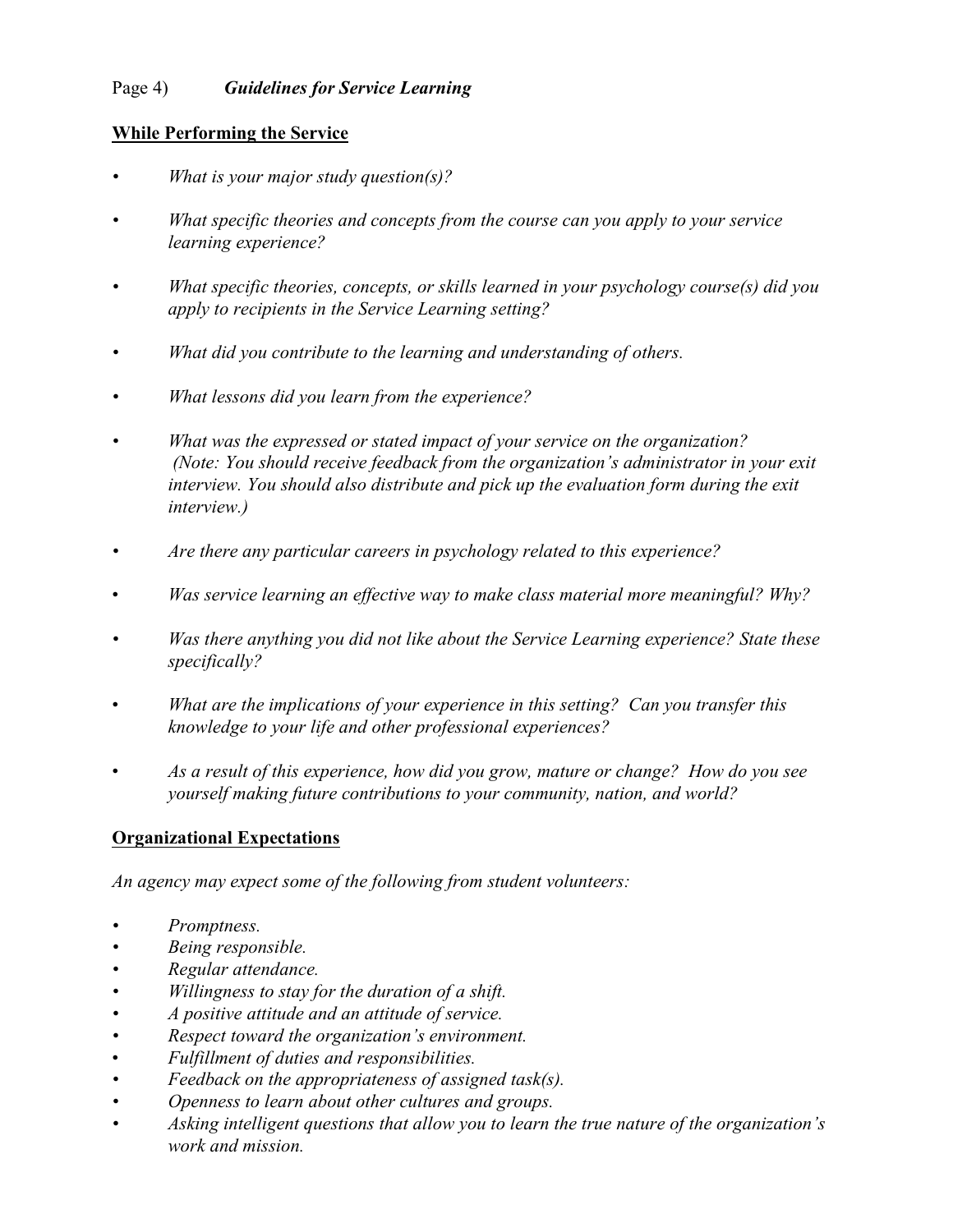# Page 5) *Guidelines for Service Learning*

# **Service Learning Evaluation**

*Your professor will make an assessment of your service learning using some of the following criteria:*

- *• Relationship of the setting to psychology and course content.*
- *• Written reflections on service experience.*
- *• Level and quality of the work performed or program implemented.*
- *• Whether student connects service experience with psychology content and theories.*
- *• Whether the service experience demonstrates learning by the student.*
- *• The format in which the service project is displayed and presented.*
- *• Whether the report includes a verification that the student was in the setting.*
- *Includes evaluation of the experience by the student and the organization.*
- *• Includes other essential components as outlined on student requirements and checklist.*

# **Student Requirements and Checklist**

- *Eight (8) or more hours of community service in a psychology related organization.*
- *The development and implementation of a program proposed by you for the organization or a project designated specifically for you by the organization.*
- *A letter of understanding written by you and given to the administrator of the site once you have negotiated entry and received approval to do service. This letter should indicate the specific service contributions you will provide as agreed upon between you and the organization's administrator. A copy of this letter should be included in your final report submitted to your instructor.*
- *• Maintaining a journal of your activities and reflections while in the site, including your first and daily impressions, your responsibilities and activities, reactions to your presence in the setting, and your contributions to the recipients of service. Your journal can be a combination of written and photographic or video-recorded essay.*
- *• Completion of evaluation form by the student.*
- *• Completion of evaluation form by the organization.*
- *• Submission of written verification from an administrator in the setting in which you do service to be included in your final written report. This letter should be written on the organization's official stationery and include the dates and time you provided service as well as the total number of hours contributed. This letter should be signed by an official of the organization, with title. Place letter as an appendix to your final report.*
- *• Submit a final written report on your service experience with reflection and analysis of the experience, answering the questions outlined above. This report may also include attachments such as the organization's brochure and other information, or photographs of your experiences and activities in the setting. These may be attached in the Appendix*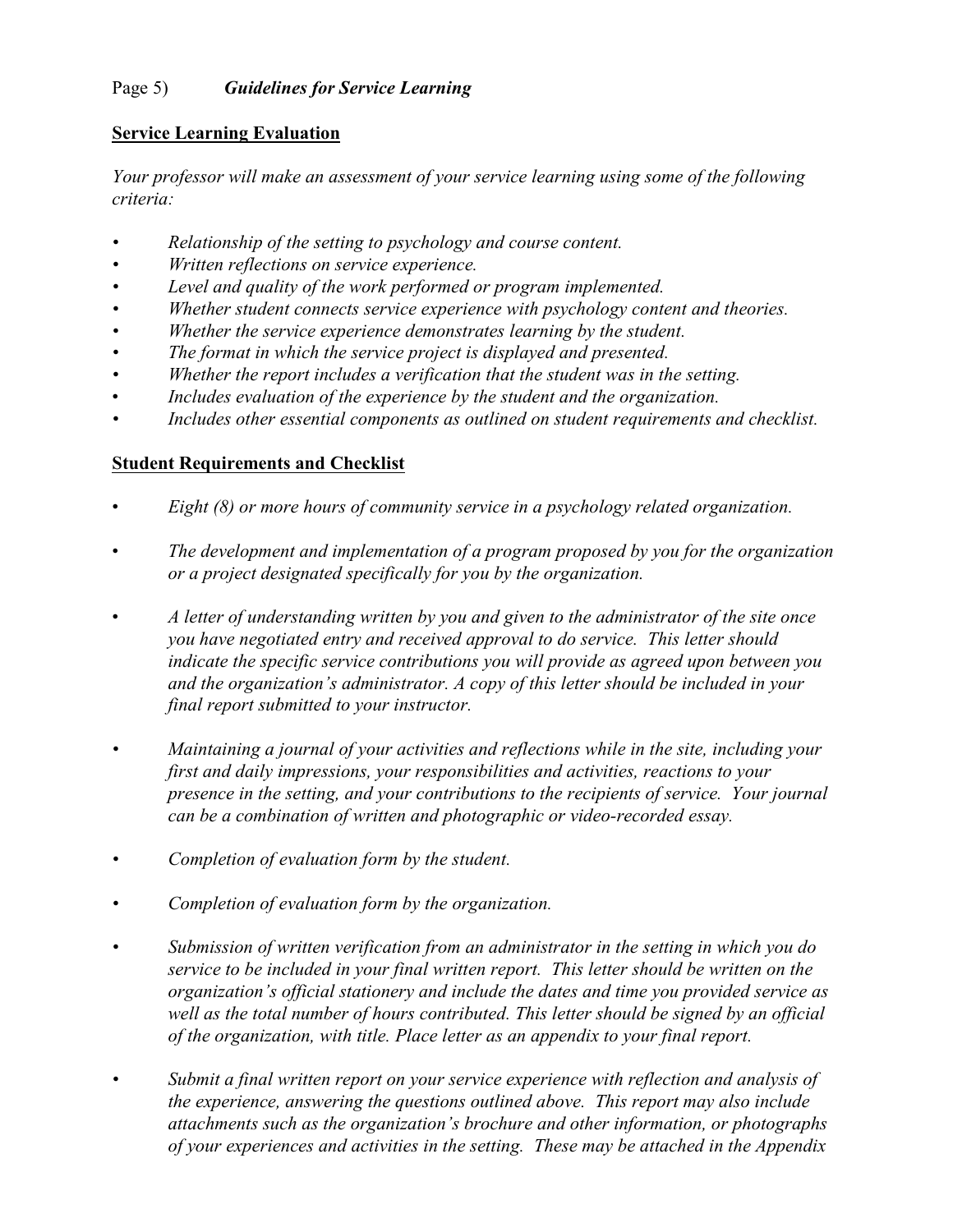# Page 6) *Guidelines for Service Learning*

 *or as part of your paper. All reports are to be typewritten and presented formally with a cover page, etc. Reports should be 5 to 10 pages in length.*

*• You are required to make a presentation to the class of your service experience. You should also address other issues such as placement problems, disappointments, and integration of service with readings, classroom discussion and lectures.*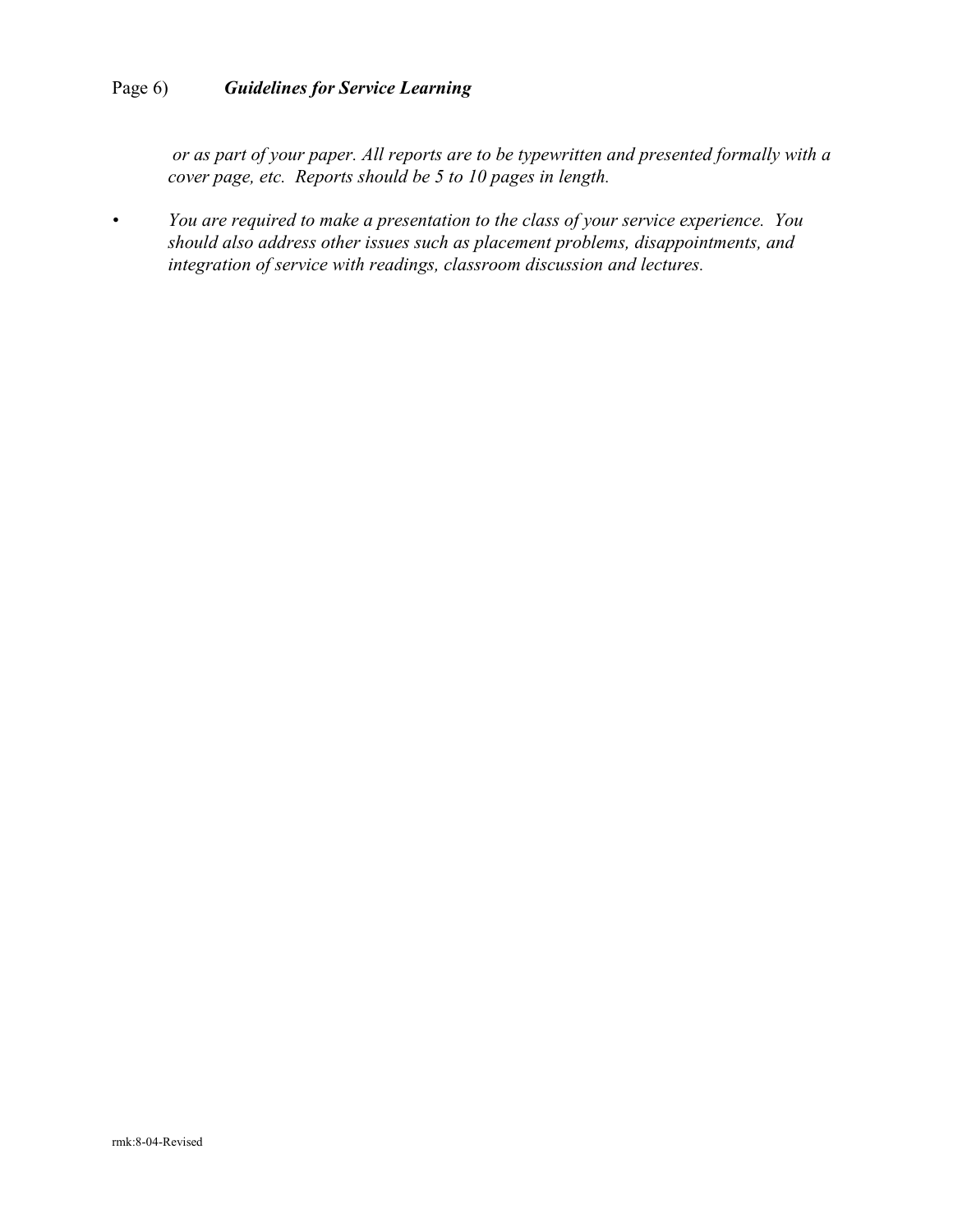# *Rating Form for Service Learning Projects*

| Name:                  |  |
|------------------------|--|
| Title of Project:      |  |
| SL Site:               |  |
| <b>Contact Person:</b> |  |

# **PREPARATION** - **(10 Points)**

Project is well planned and organized. **(2.5 Points)** \_\_\_\_Student performs service in psychology related setting. **(5 Points)** \_\_\_\_Student provides service that meet needs of organization.**(2.5 Points)** [\_\_\_Service determined by organization.] [\_\_\_Service proposed & designed by student.]

**Total Points\_\_\_\_\_\_\_**

# **PERFORMANCE OF SERVICE - (45 Points)**

| Student indicates specific study question(s). (10 Points)                |
|--------------------------------------------------------------------------|
| Student maintains journal while in site.                                 |
| Journal notes included in appendices of report. (10 Points)              |
| Student performs at minimum 8-10 hours of community service. (10 Points) |
| Student performs more than 8-10 hours of community service. (15 Points)  |

**Total Points\_\_\_\_\_\_\_\_**

# **FINAL WRITTEN REPORT-(45 Points)**

| Service Learning Report Form:                                                                                              |  |  |  |  |
|----------------------------------------------------------------------------------------------------------------------------|--|--|--|--|
| Portfolio Written Narrative Digital<br>Website                                                                             |  |  |  |  |
| Photographic Essay Video Production Other (specify:                                                                        |  |  |  |  |
| Student states specific contribution made to the learning of those in the setting. (10 Points)                             |  |  |  |  |
| Student includes section with critical reflections of the experience. (25 Points)                                          |  |  |  |  |
| Student discusses specific personal and professional growth as result of service. (5)                                      |  |  |  |  |
| Student discusses how the SL experience linked to course content, theories and concepts. (10)                              |  |  |  |  |
| Student discusses transference of knowledge to life and professional experiences and contributions to personal growth. (5) |  |  |  |  |
| Student discusses future implications of SL experience to serlf, communitiy, nation, and world.(5)                         |  |  |  |  |
| Report includes letter of verification from administrator of site where service was                                        |  |  |  |  |
| rendered on official letterhead. (10 Points)                                                                               |  |  |  |  |
| <b>Total Points</b>                                                                                                        |  |  |  |  |

**Comments:**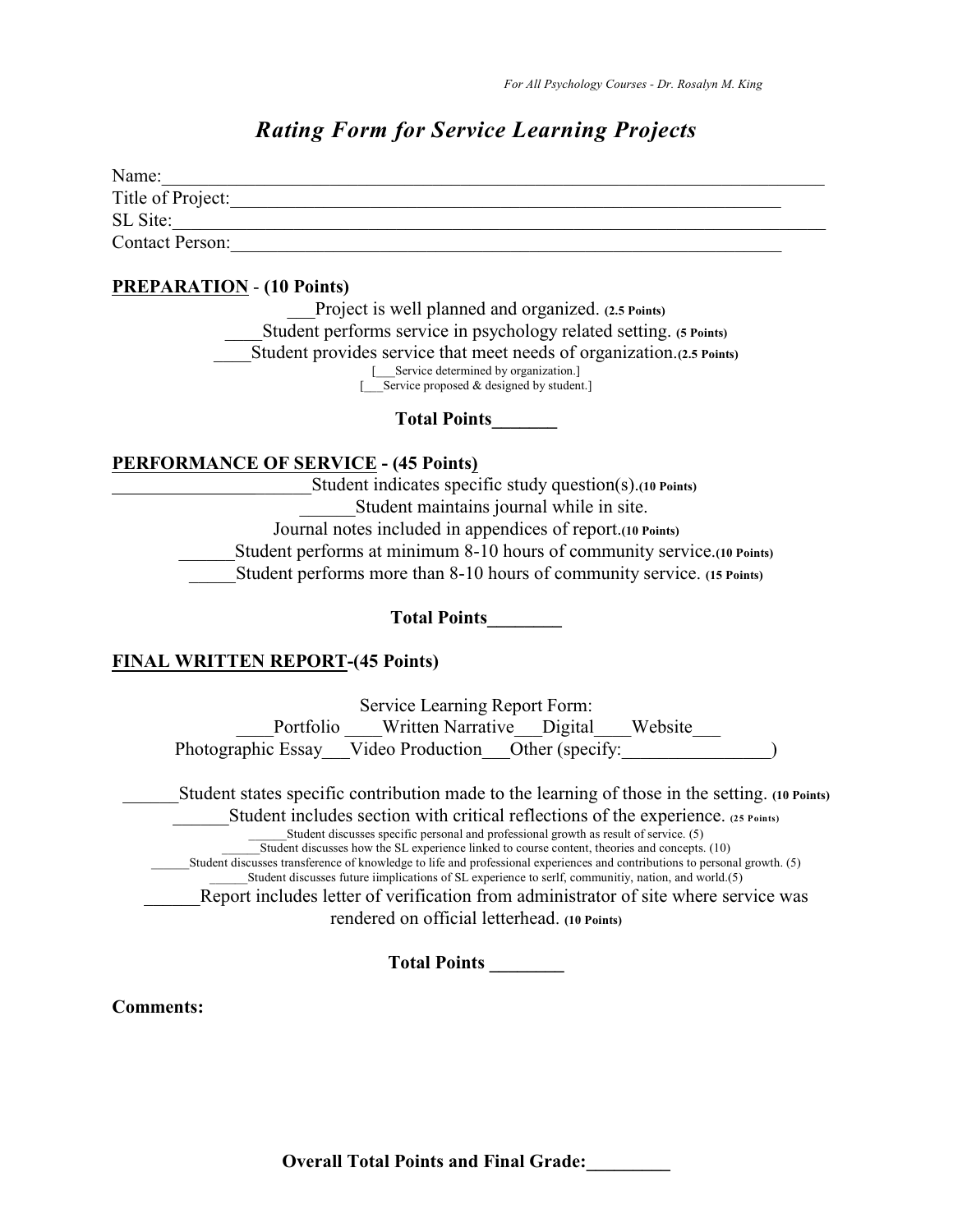| o m<br>a. | ۰.<br>× |  |
|-----------|---------|--|
|           |         |  |

## **STUDENT EVALUATION OF SERVICE LEARNING**

*If you are a student who did service learning as your final project for this course, please take a few minutes and provide your assessment of the experience. This will help me determine whether this experience is a valuable instructional strategy as well as how to maximize future experiential learning projects for students.*

| 1.  | Please provide the name, location and type of organization where you did your service learning?                 |  |
|-----|-----------------------------------------------------------------------------------------------------------------|--|
| 2.  | How many hours of service did you provide to the organization?                                                  |  |
|     | Total number of hours:                                                                                          |  |
| 3.  | How many times were you in the setting? Weekly? Monthly? Monthly?                                               |  |
| 4.  | What did you do in the setting?                                                                                 |  |
| 5.  | Did you develop your own service project or worked on as assigned project as stipulated by the<br>organization? |  |
|     | a) Developed my own project b) Worked on assigned project c) Other (please specify)                             |  |
| 6.  | If you developed your own project, please describe briefly.                                                     |  |
| 7.  | Do you consider service learning a worthwhile learning process?                                                 |  |
|     | c) somewhat<br>a) yes<br>$b)$ no                                                                                |  |
|     |                                                                                                                 |  |
| 8.  | What specific skills did you acquire or improve as a result of your service learning experience?                |  |
| 9.  | What did you like best about service learning?                                                                  |  |
| 10. | What did you like least about service learning?                                                                 |  |
| 11. | Were you able to relate your service learning to content learned in your psychology course?                     |  |
|     | a) $Yes$ b) $No$                                                                                                |  |

In what specific ways could you relate the SL to Psychology content; or, why were you not able to relate SL to psychology content?\_\_\_\_\_\_\_\_\_\_\_\_\_\_\_\_\_\_\_\_\_\_\_\_\_\_\_\_\_\_\_\_\_\_\_\_\_\_\_\_\_\_\_\_\_\_\_\_\_\_\_\_\_\_\_\_\_\_\_\_\_\_\_\_\_\_\_\_\_\_\_\_\_\_\_

\_\_\_\_\_\_\_\_\_\_\_\_\_\_\_\_\_\_\_\_\_\_\_\_\_\_\_\_\_\_\_\_\_\_\_\_\_\_\_\_\_\_\_\_\_\_\_\_\_\_\_\_\_\_\_\_\_\_\_\_\_\_\_\_\_\_\_\_\_\_\_\_\_\_\_\_\_\_\_\_\_\_\_\_\_\_\_\_\_\_\_

#### 12. How would you rate your field experience as a valuable learning tool?

a) Excellent b) Very Good c) Good d) Fair e) Poor

13. Please provide any additional comments you would like to make about your learning experience. *(Use back of page if necessary.)*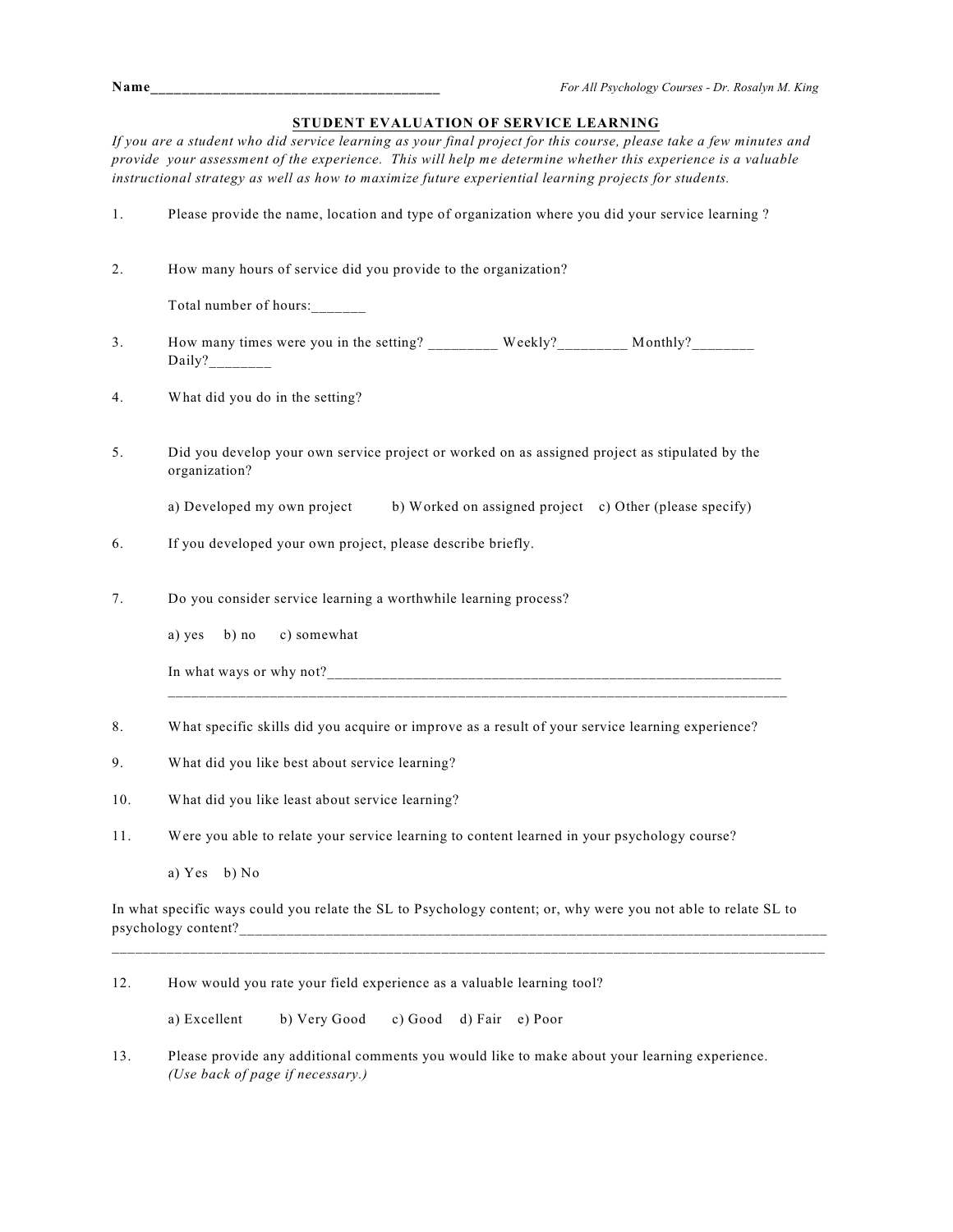# **FORMS FOR THE ORGANIZATION WHERE SERVICE IS TO BE PERFORMED**

1. Please provide the handout on service learning to the administrator at the time you deliver your letter of understanding or at your first contact with the organization.

2. Please distribute the evaluation form some time before you leave the setting , allowing the organization time to complete it and collect it during the exit interview.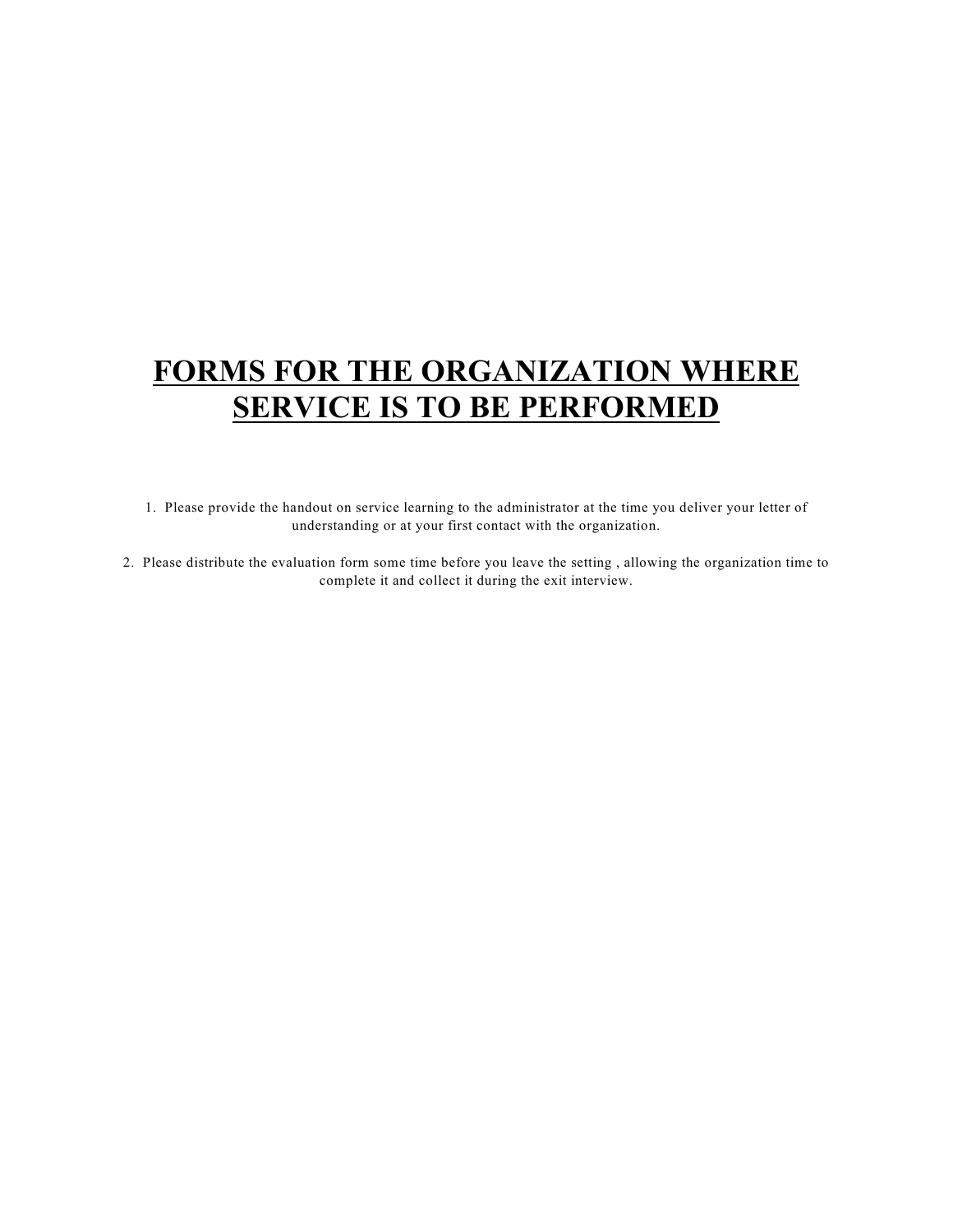### **SERVICE LEARNING IN PSYCHOLOGY AT NORTHERN VIRGINIA COMMUNITY COLLEGE ON THE LOUDOUN CAMPUS**

# *For the Organizational Recipient*

### *What Is Service Learning?*

Service Learning is one of the many options students can choose from to fulfill course requirements in psychology. Instead of doing the traditional research paper, students can choose to perform, at minimum, 8 hours of community service.

Service learning is a method by which students improve academic learning and develop personal and professional skills through structured service projects that meet community needs. Service learning is integrated into the psychology curriculum and we attempt to facilitate learning by creating opportunities for students to understand and analyze their service experiences in the context of their course work. Therefore, service learning is an opportunity for students to enrich their experiences and apply knowledge learned in the classroom in applied settings. It involves active learning - drawing lessons from the experience of performing service work.

Service learning also provides students with the opportunity to learn social and civic responsibility and develop an ethic of service.

#### *Components of Effective Service Learning*

There are three basic components of effective service learning:

- 1. Sufficient preparation, which includes setting objectives for the skills to be learned or issues to be considered; and, includes planning projects so they contribute to learning at the same time that work gets done.
- 2. The act of performing the actual service.
- 3. An analysis of the experience and the lessons learned, along with the sharing of the experience with others as a way to reflect on the experience and its implications. This is a way to identify and absorb what has been learned.

 For the student, thinking about the service also creates a greater understanding of the experience and the way service addresses the needs of the community. It also promotes a concern about community issues and a commitment to be involved as an active citizen.

#### *Outcomes of Service Learning*

Service learning is an experiential education approach that should be a reciprocal learning experience for the student and the organization. Learning flows from the service activities and should be mutually beneficial for those who provide service and the recipients of service.

Thank you for giving our students the opportunity to have a meaningful and reflective experience in your organization.

> *Dr. Rosalyn M. King Professor of Psychology Northern Virginia Community College, Loudooun 1000 Harry Flood Byrd Highway Sterling, Virginia 20165-8699* (703) 450-2629, Phone (703) 404-7368, FAX E-Mail: [roking@nvcc.edu](mailto:roking@nvcc.vccs.edu)